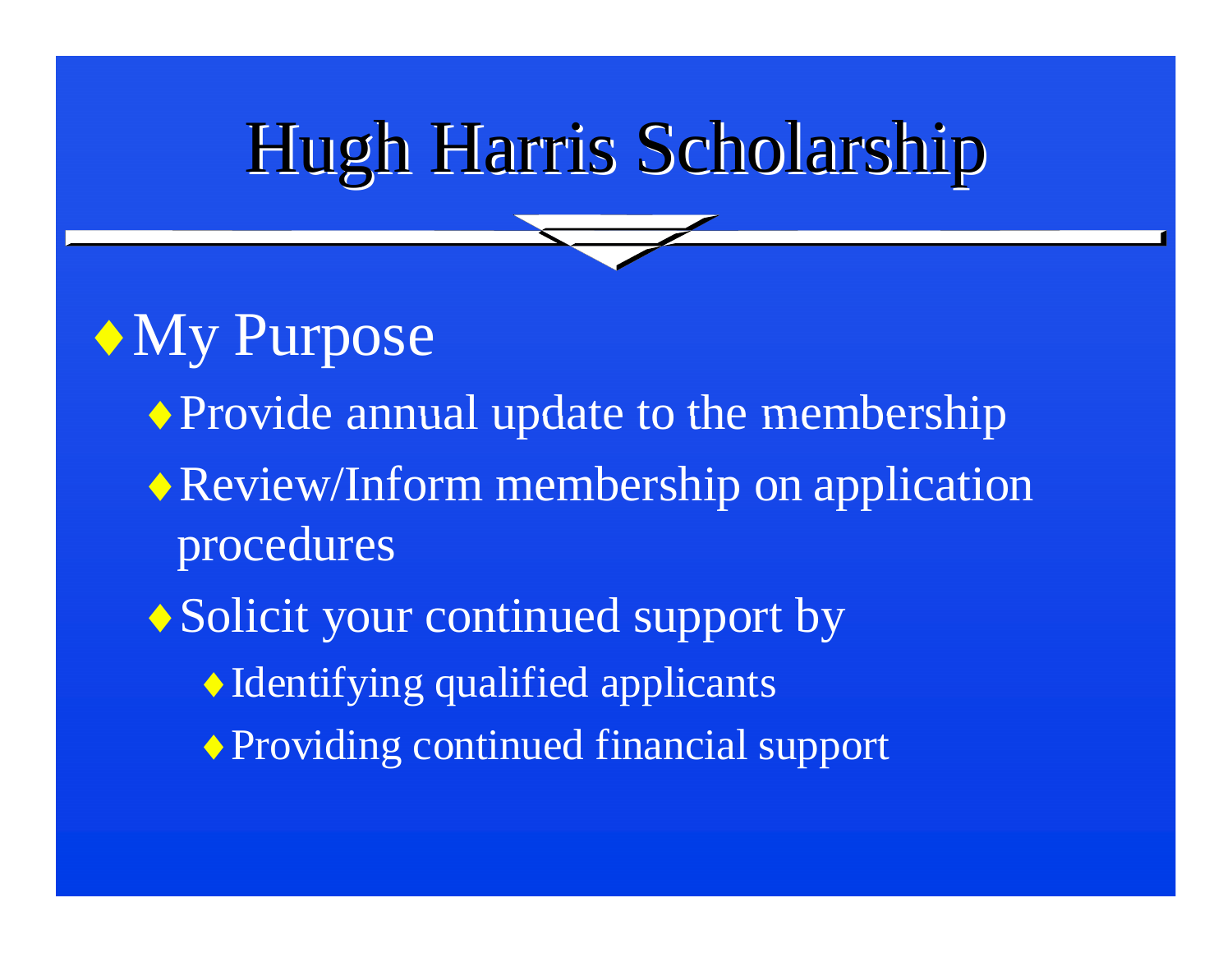# Purpose of Scholarship

◆ Memorialize Hugh Harris

- ♦ Provide Financial Assistance to Eligible Students
- ◆ Encourage Interest in:

Science/Engineering/Technology/Mathematics (STEM)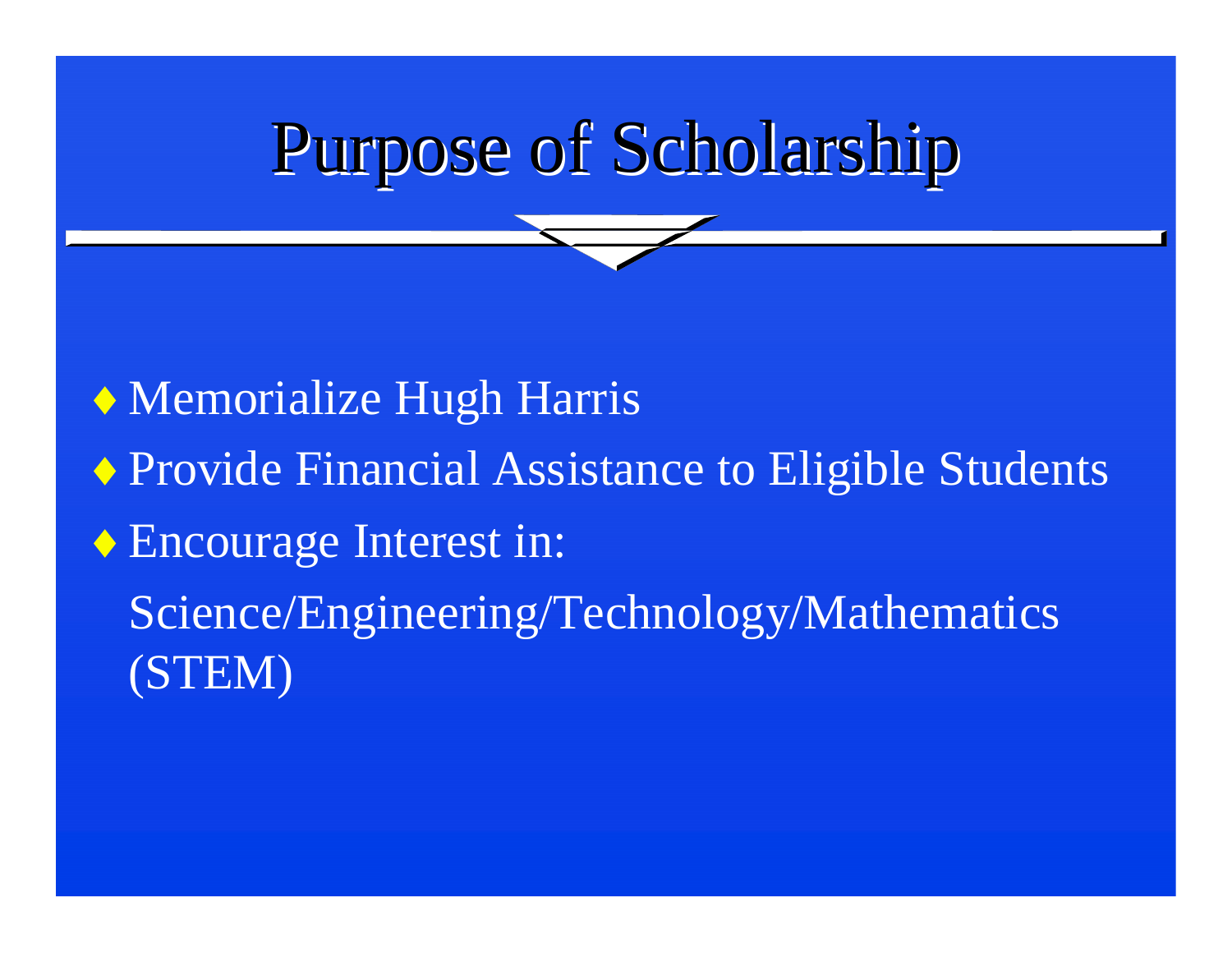#### **Educational Crisis**

 $\triangle$  In 30 Years US Public Education Dropped from No. 1 in the World to No. 29 All-STEM Degrees (% of total awarded) ◆ S. Korea: 37.8% • Mexico: 28.1% ◆ US: 17.6% (Engineering 6.7%)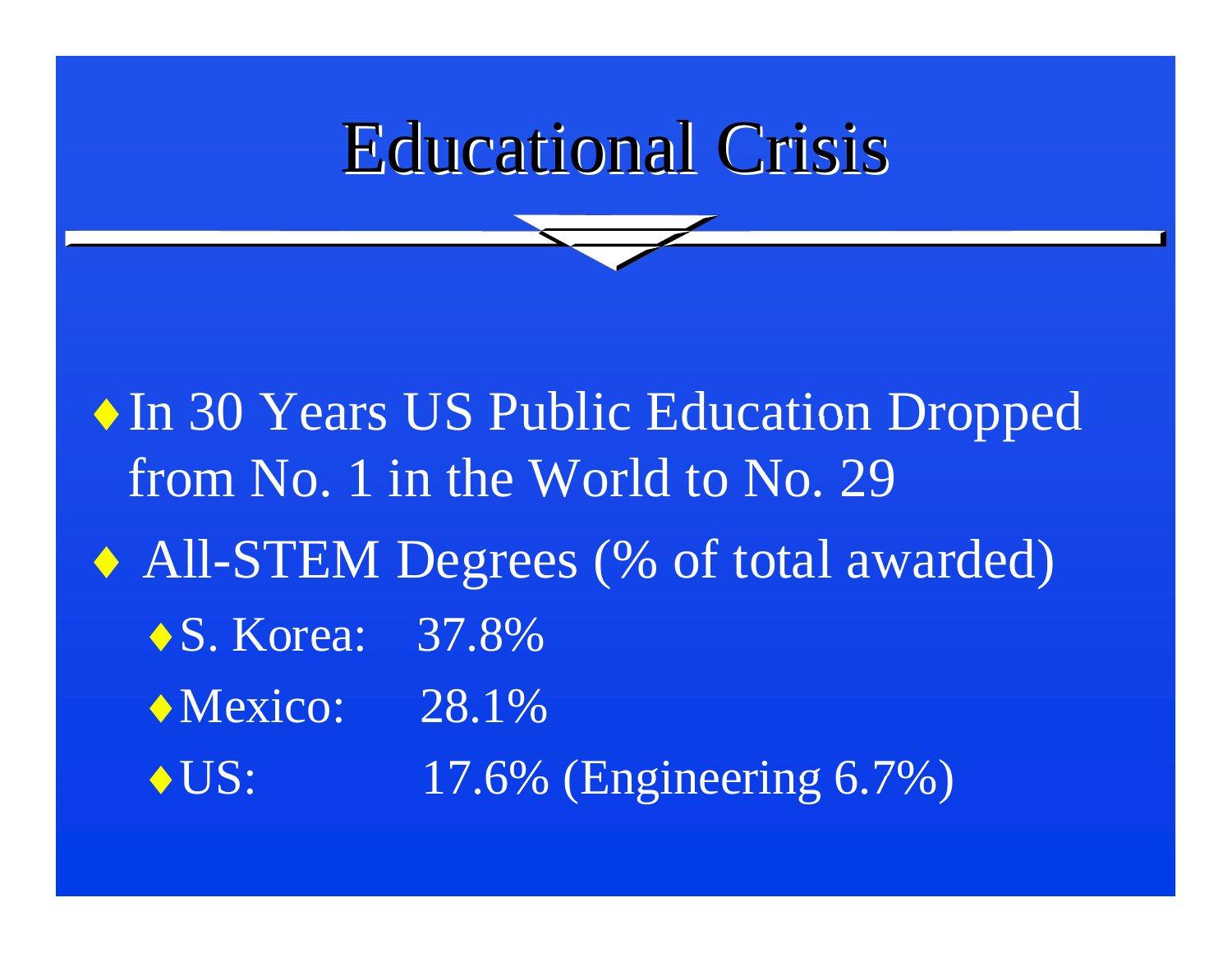## Scholarship Status

◆ Established in 1991: Goal \$50K, to be self sustaining Funds Administered by NDIA HQ. First Scholarship Awarded in 1992  $\triangle$  One \$1000 Award in '92 ◆ Awarded \$59K to date This year's winners Mark Barrett: Univ. of FL, Civil Engineering  $\blacklozenge$  Lauren Myers: Univ. of FL, Pre-Med Elizabeth Gallagher: Auburn, Civil Engineering ◆ Benjamin Piburn: Vanderbilt, Math/Computer Science Jordan Colclasure: Yale, BioMed Engineering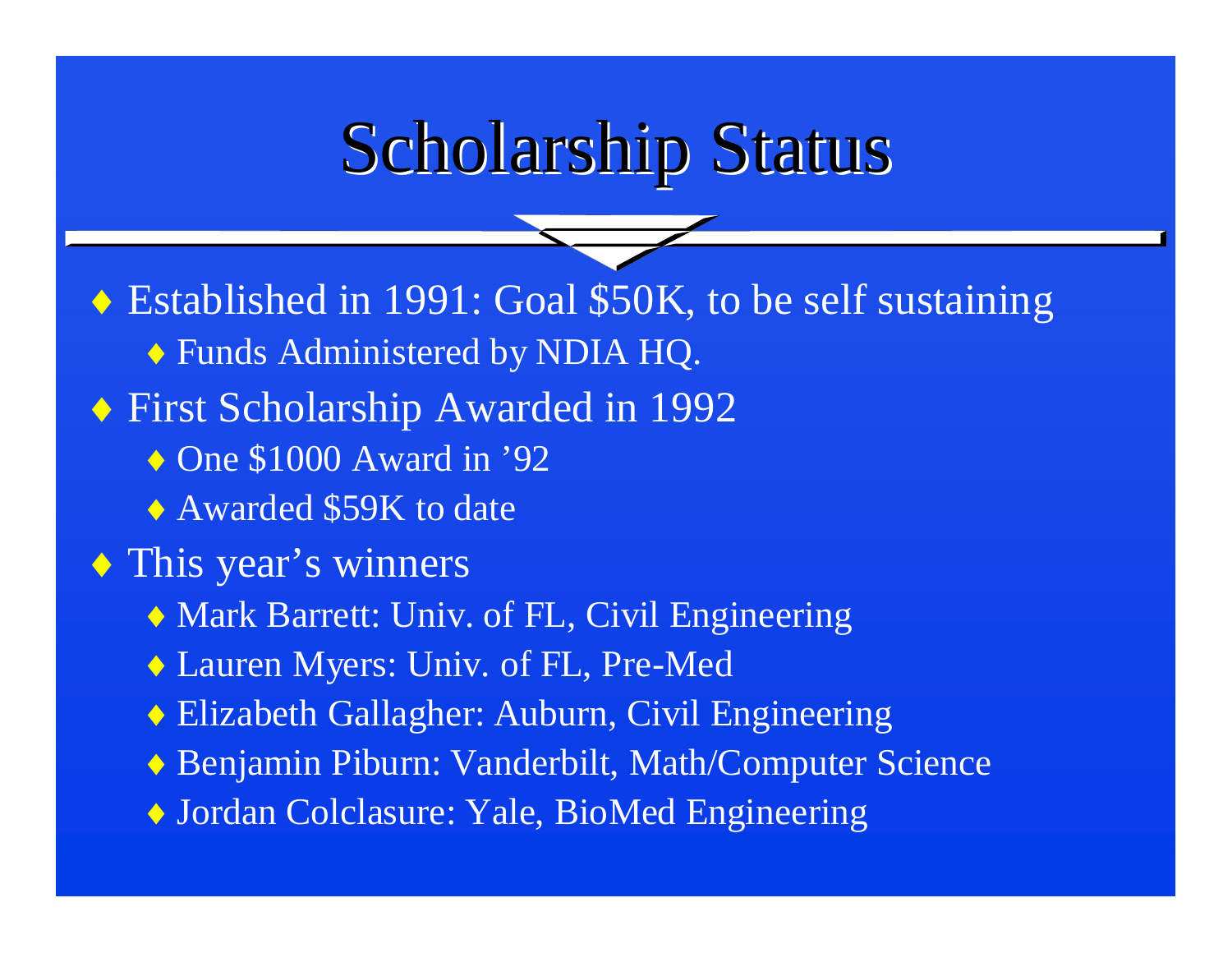#### Scholarship Schedule

◆ 20 January: Members identify applicants

- $\blacklozenge$ 1 February: Mail info packets to applicants
- 15 March: Applications to Scholarship Committee
- $\blacklozenge$ 1 April: Scholarship Committee ranks applicants
- 10 April: Executive Committee determines number/amount of scholarships
- $\triangle$  Early August: NDIA issues scholarship grants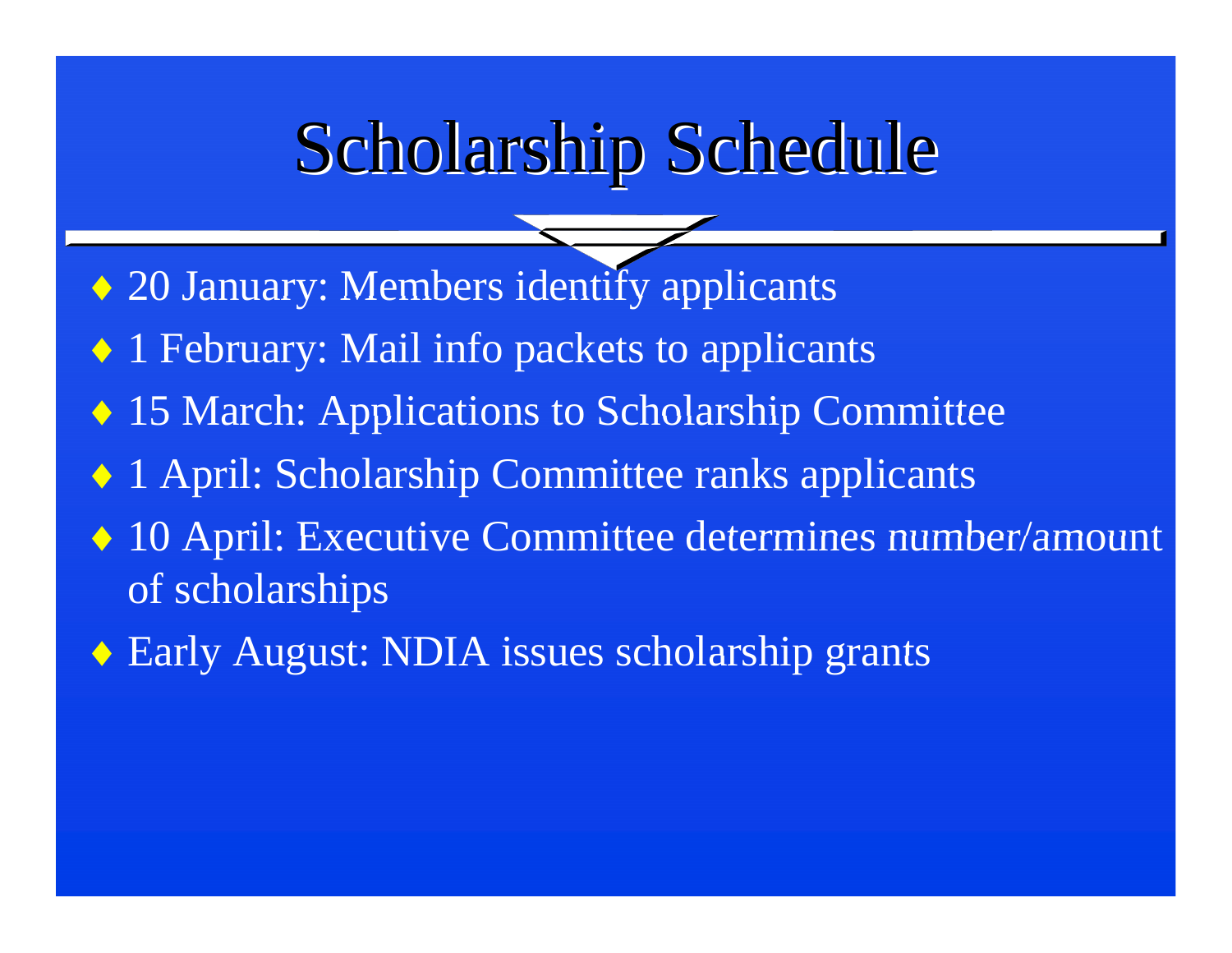

- ◆ Be a US Citizen
- High school senior or graduate
- Applied to/enrolled in accredited 4 year college
- ◆ Pursuing STEM career
	- ◆ Science
	- ◆ Technical: Physics, Chemistry
	- ◆ Engineering: Aerospace, Chemical, Civil, Computer, Electrical, Industrial, Mechanical, Software
	- $\lozenge$  Mathematics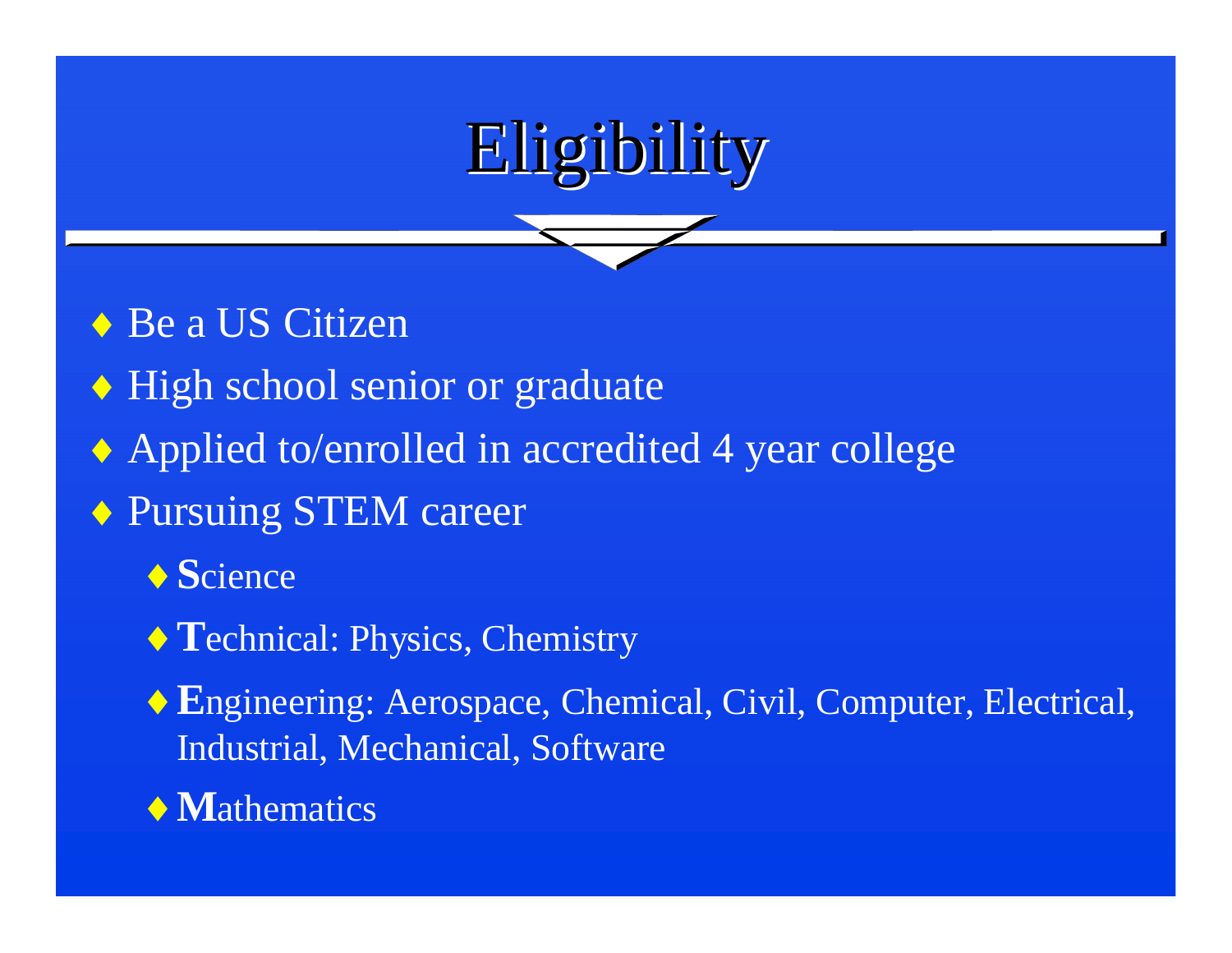## Eligibility (continued)

◆ Sponsored by Targets/Ranges/UAV Division member (individual or corporate)

- ◆ Sponsored by Gulf Coast Chapter
- Recipients of full scholarships (military academy, ROTC, etc.) are ineligible
- Enrollments in 2-year community colleges are ineligible
- ◆ Complete by-laws are available upon request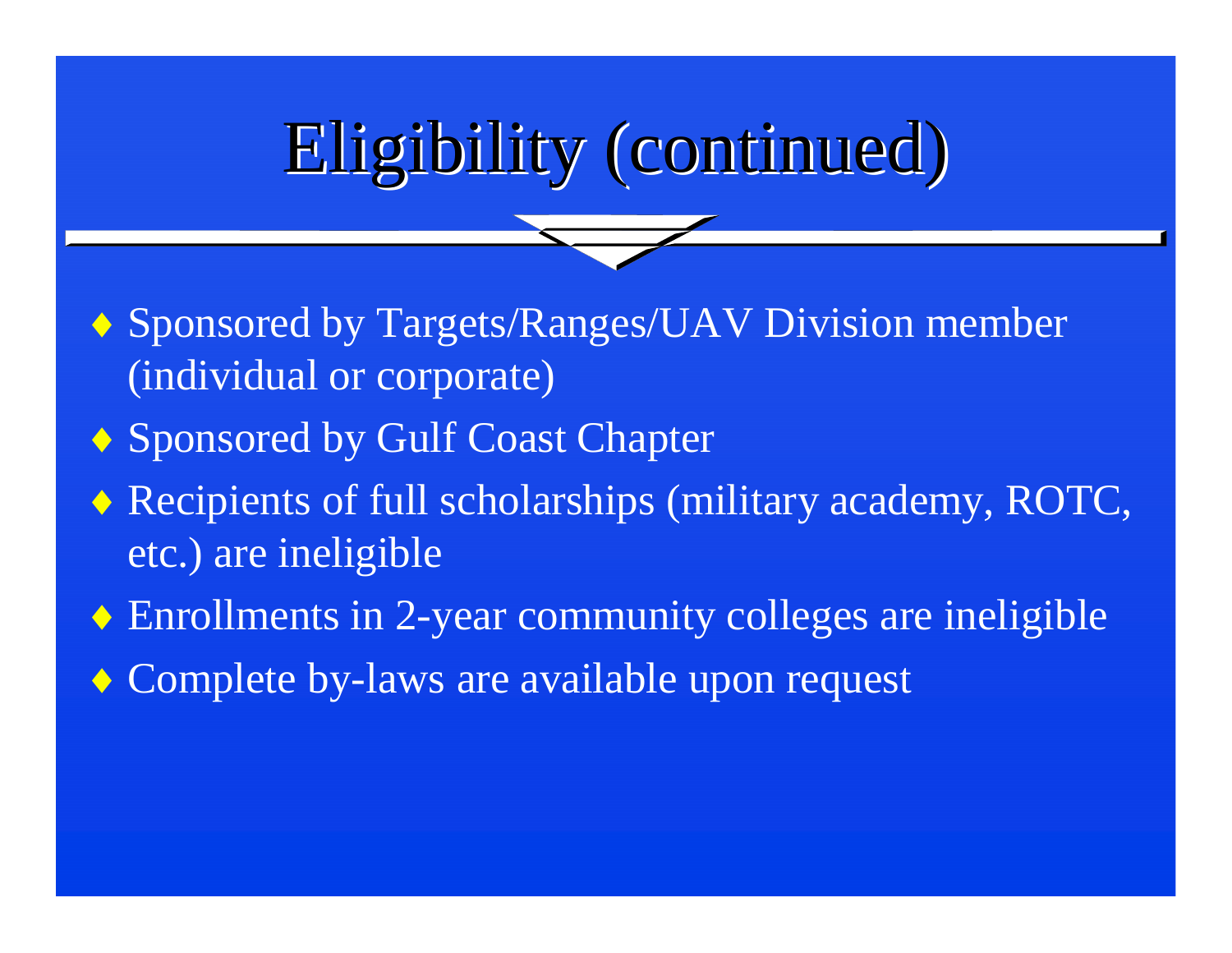## Your Responsibilities

 Identify Potential Applicants  $\leftrightarrow$  Notify Scholarship Committee Cort Proctor 1542 Glenlake CircleNiceville FL 32578email: cortp@aol.com Ensure continued tax deductable donations (corporate/individual)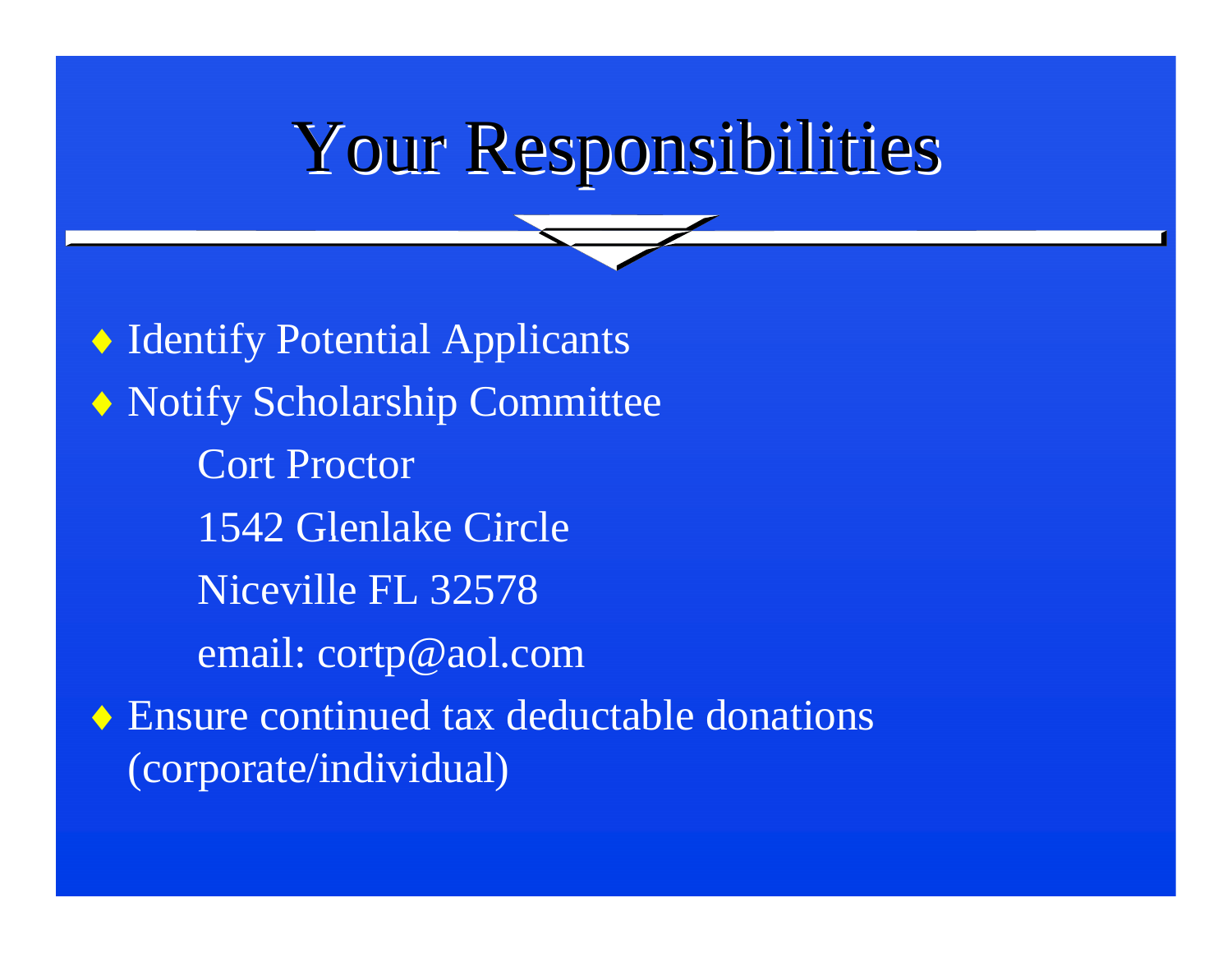## 2009 Contributors 2009 Contributors

#### NDIA's Gulf Coast Chapter: \$3000

#### **THANKS**